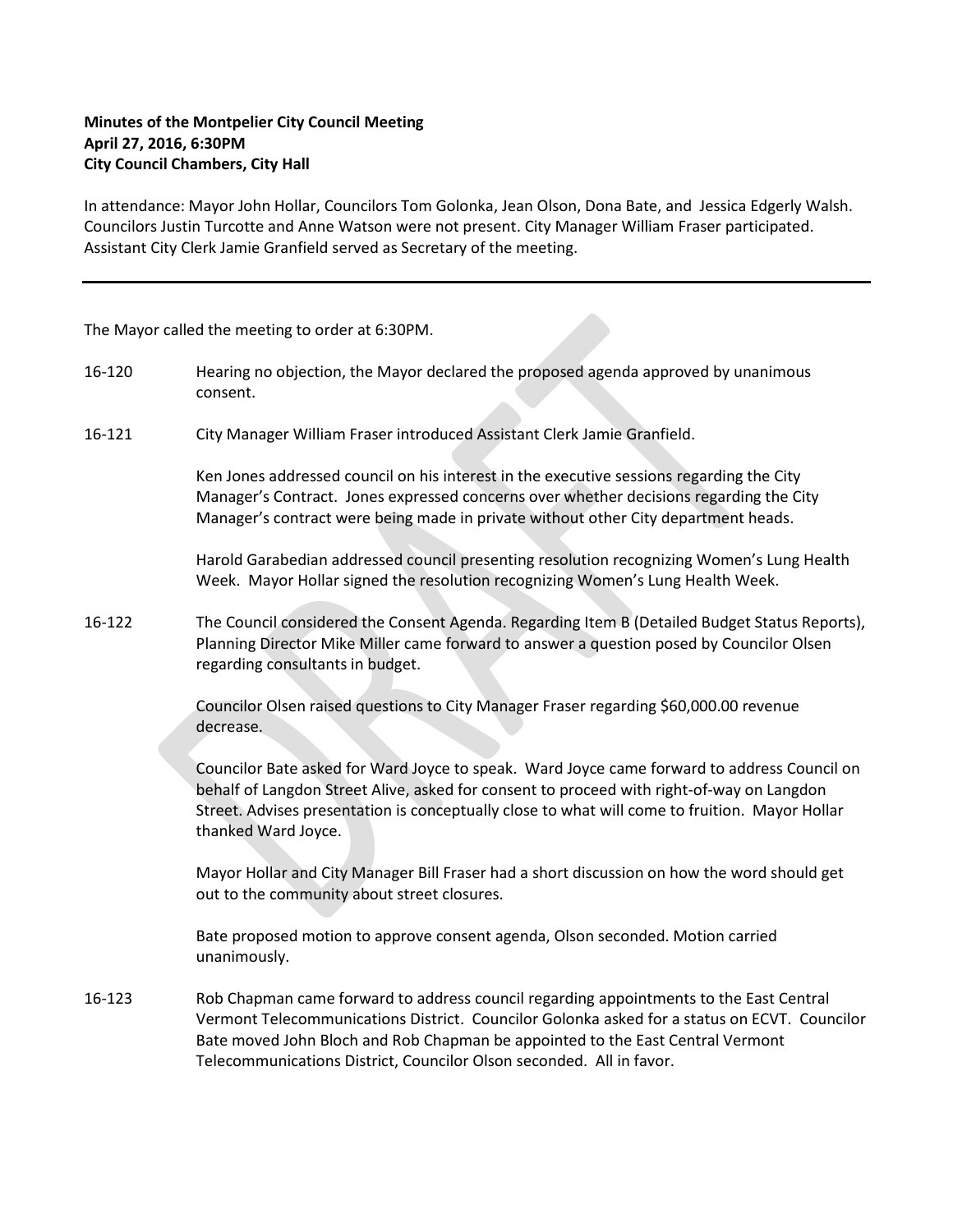| 16-124 | Washington County State's Attorney Scott Williams came forward to address the Council. Mr.<br>Williams explained his position as State's Attorney and spoke of the drug affecting Washington<br>County. Discussion followed. No formal action was taken.                                                                                                                                                                      |
|--------|-------------------------------------------------------------------------------------------------------------------------------------------------------------------------------------------------------------------------------------------------------------------------------------------------------------------------------------------------------------------------------------------------------------------------------|
| 16-125 | Peter Fairweather came forward to present Montpelier's Economic Development Strategic Plan<br>(EDSP). Short discussion followed. Carolyn Grodinsky came forward to speak about access to<br>parks and open space.                                                                                                                                                                                                             |
|        | Nat Frothingham came forward in response to the presentation, expressing concerns about the<br>process.                                                                                                                                                                                                                                                                                                                       |
| 16-126 | Planning Director Mike Miller came forward to address Council with Zoning update on River<br>Hazard Area Bylaws. No formal action was taken.                                                                                                                                                                                                                                                                                  |
| 16-127 | City Manager Fraser opened a discussion of Council goals Councilor Bate makes motion to<br>approve goals, Golonka seconded. All in favor.                                                                                                                                                                                                                                                                                     |
| 16-128 | Assistant City Manager Jessie Baker came forward to update Council on the Recreation Building<br>RFP. Ms. Baker advised that two proposals were received, but she recommends that Council<br>does not move forward with these proposals. There was a brief discussion. Ms. Baker<br>recommended motion to disapprove the proposals. Councior Golonka made a motion as<br>recommended, Councilor Olson seconded. All in favor. |
| 16-134 | Mayor Hollar asks for motion to make the offer to Overlook Park, LLC as discussed in executive<br>session, authorize staff to schedule Eminent Domain hearing during the time prescribed by law.<br>So moved by Councilor Edgerly Walsh, and seconded by Councilor Bate. All in favor.                                                                                                                                        |
| 16-129 | Page Guertin came forward to address council regarding concerns over Berlin Pond, specifically<br>wanting to stop a boat launch. City Manager Fraser advised Ms. Guertin that the City has<br>retained legal counsel, is meeting with staff to go over surveys, and is looking into<br>relinquishment.                                                                                                                        |
| 16-130 | Council Bate noted that Cross Vermont Trail Association and the Montpelier Transportation<br>Advisory Council would like to be on the agenda for the next City Council meeting to ask the city<br>to match \$5,000 for the pedestrian bike bridge beyond the dam on Route 2. Councilor Bate<br>advised that she went to the Agency of Transportation presentation last evening regarding a<br>bridge project on Route 14.     |
|        | Council Golonka thanked City Manager William Fraser for work he has done for City of<br>Montpelier. Would like confirmation on what Council needs to disclose from Executive Sessions<br>regarding the City Manager's contract.                                                                                                                                                                                               |
| 16-131 | Mayor Hollar advised that the House Ways and Means and Government Operation committee<br>approved the Local Option Tax, which now needs to be approved by the Senate.                                                                                                                                                                                                                                                         |
| 16-132 | Assistant Clerk Jamie Granfield thanked the Council for the opportunity to serve as Secretary of<br>the meeting.                                                                                                                                                                                                                                                                                                              |